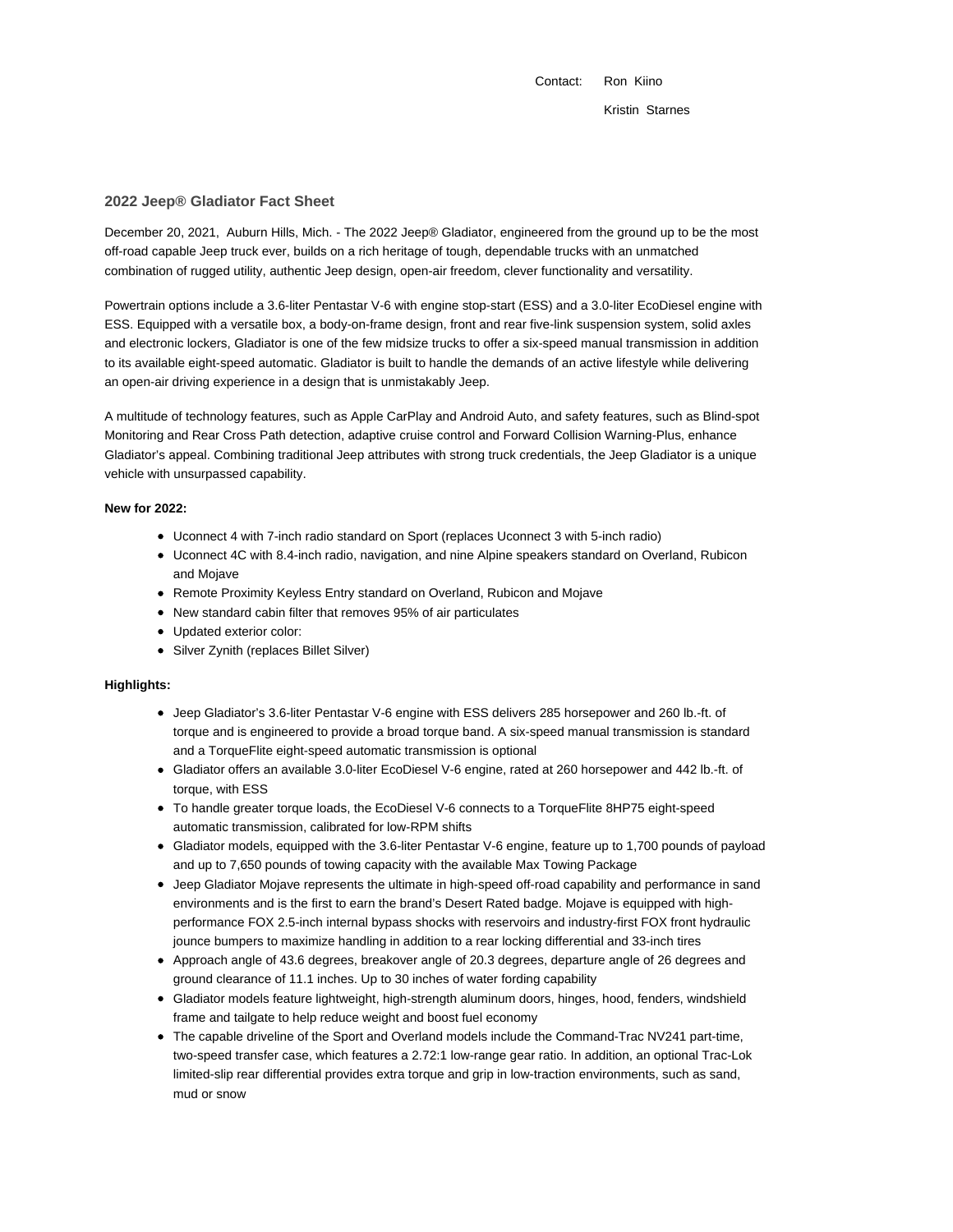- The Gladiator Rubicon model features the Rock-Trac NV241OR two-speed transfer case with a 4.0:1 low-range gear ratio. Gladiator Rubicon also includes electric front and rear locking differentials, a disconnecting front sway bar, off-road winch-capable bumpers with removable end caps and 33-inch tires, taking the Gladiator to the highest level of capability
- Gladiator offers a full-time two-speed transfer case across the lineup that is intuitive and allows the driver to set it and forget it, while constantly sending power to the front and rear wheels. The Selec-Trac transfer case with full-time four-wheel drive and a 2.72:1 low-range gear ratio is available on Sport, Overland and Mojave, while the Rock-Trac Full-Time transfer case is available on Rubicon.
- Jeep Gladiator features include iconic round headlamps, seven-slot keystone grille, trapezoid wheel flares, removable doors, exposed hinges with the Torx tool-bit size stamped into it, a fold-down windshield and innovative removable tops
- Fourth-generation Uconnect system includes Apple CarPlay, Android Auto and the choice of a 7.0- or 8.4-inch touchscreen with pinch-and-zoom capability
- Standard electronic stability control (ESC), electronic roll mitigation, trailer-sway control, Hill-start Assist and brake traction control are among more than 80 available safety and security features

## **Model Lineup**

For 2022, the Gladiator lineup consists of five models:

- Sport
- Sport S
- Overland
- Mojave
- Rubicon

# **Available Exterior Colors:**

- Bright White
- **•** Granite Crystal
- Silver Zynith
- Black
- Firecracker Red
- Sting Gray
- Hydro Blue
- Sarge Green
- Snazzberry

#### **Available Interior Colors:**

- Black
- Heritage Tan
- Steel Gray

### **More Information**

Please visit the Jeep Gladiator newsroom for the latest product information, photography and videography, plus access to specifications and feature availability documents.

### **Jeep Brand**

Built on 80 years of legendary heritage, Jeep is the authentic SUV brand that brings capability, craftsmanship and versatility to people who seek extraordinary journeys. The Jeep brand delivers an open invitation to live life to the fullest by offering a broad portfolio of vehicles that continues to provide owners with a sense of safety and security to handle any journey with confidence. The Jeep vehicle range consists of the Cherokee, Compass, Gladiator, Grand Cherokee, new three-row Grand Cherokee L, Grand Cherokee 4xe, Renegade and Wrangler and Wrangler 4xe. Jeep Wave, a premium owner loyalty and customer care program that is available to the entire Jeep 4x4 lineup, is filled with benefits and exclusive perks to deliver Jeep brand owners the utmost care and dedicated 24/7 support. The legendary Jeep brand's off-road capability is enhanced by a global electrification initiative that is transforming 4xe into new 4x4 in pursuit of the brand's vision of accomplishing Zero Emission Freedom. All Jeep brand SUVs will offer an